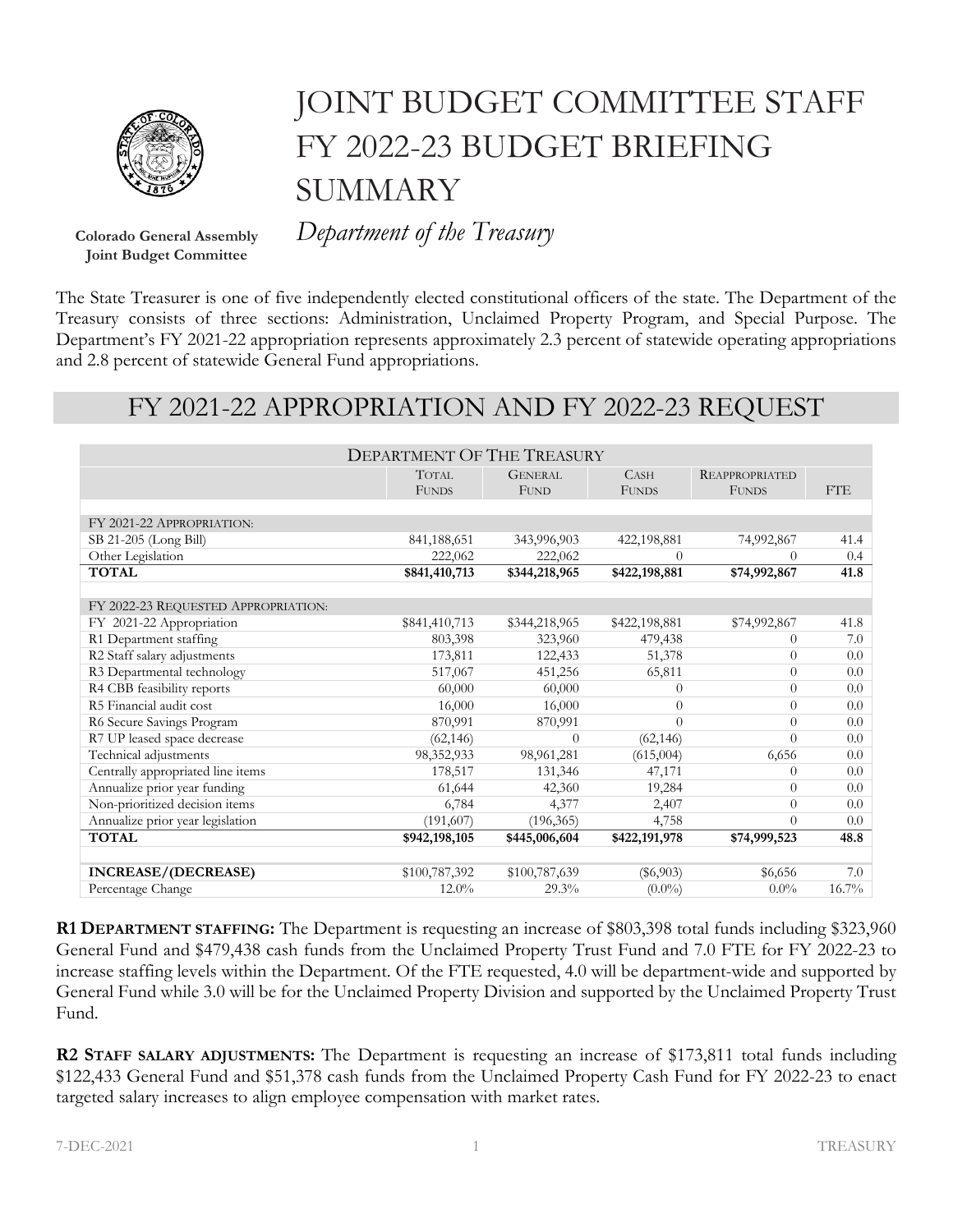**R3 DEPARTMENTAL TECHNOLOGY:** The Department is requesting an increase of \$517,067 total funds including \$451,256 General Fund and \$65,811 cash funds from the Unclaimed Property Cash Fund for FY 2022-23 to purchase technology updates to assist with management of the State's investment portfolio.

**RECOMMENDATION:** In consultation with JBC staff for Information Technology Projects and Joint Technology Committee (JTC) staff, staff recommends that the Committee refer this request to the Joint Technology Committee (JTC), pursuant to Joint Rule 45(b). **JBC staff for Information Technology Projects will present this recommendation in a single document for Committee action at a later date.**

**R4 CBB FEASIBILITY REPORTS:** The Department is requesting an increase of \$60,000 General Fund for FY 2022- 23 to hire an actuarial firm to determine the best options for the implementation of S.B. 18-247 (Local Government Medical Benefits in Work-related Death).

**R5 FINANCIAL AUDIT COST:** The Department is requesting an increase of \$16,000 General Fund for FY 2022-23 to pay for the annual cost of audit work done by the State Auditor related to non-General Fund activities. The State Auditor relies on this funding for staff to complete the audits in a timely fashion.

**R6 SECURE SAVINGS PROGRAM:** The Department is requesting an increase of \$870,991 General Fund for FY 2022- 23 to continue the implementation of the Secure Savings Program, with the hope of implementing a pilot program in October 2022.

**R7 UNCLAIMED PROPERTY LEASED SPACE:** The Department is requesting a decrease of \$62,146 cash funds for FY 2022-23 from the Unclaimed Property Trust Fund to remove the leased space appropriation from that division. The division is currently working remotely, and has no plans to return to any office, so the Department no longer needs the appropriation.

**TECHNICAL ADJUSTMENTS:** The request includes an increase of \$98.3 million total funds including \$98.9 million General Fund for FY 2022-23 for technical adjustments. These adjustments include changes to expected reimbursements to counties and municipalities for the Homestead Exemption and distributions from the Highway Users Tax Fund as projected in the September revenue forecast from the Office of State Planning and Budgeting. There is also an adjustment to the amount received from the Department of Higher Education for lease-purchase payments, and finally an adjustment related to the Certificates of Participation (COPs) issued as a result of S.B. 17- 267. The following table outlines these adjustments.

| <b>TECHNICAL ADJUSTMENTS</b>       |              |                |                |                       |              |     |
|------------------------------------|--------------|----------------|----------------|-----------------------|--------------|-----|
|                                    | <b>TOTAL</b> | <b>GENERAL</b> | <b>CASH</b>    | <b>REAPPROPRIATED</b> | FEDERAL      |     |
|                                    | <b>FUNDS</b> | FUND           | <b>FUNDS</b>   | <b>FUNDS</b>          | <b>FUNDS</b> | FTE |
| SB17-267 COP adjustment            | \$75,000,000 | \$87,000,000   | (\$12,000,000) | $\$0$                 | \$0          | 0.0 |
| OSPB september forecast adjustment | 23,346,277   | 11,961,281     | 11,384,996     |                       |              | 0.0 |
| Lease purchase adiustment          | 6.656        |                |                | 6.656                 |              | 0.0 |
| <b>TOTAL</b>                       | \$98,352,933 | \$98,961,281   | $(\$615,004)$  | \$6,656               | \$0          | 0.0 |

**CENTRALLY APPROPRIATED LINE ITEMS:** The request includes an increase of \$178,517 total funds including \$131,346 General Fund and \$47,171 cash funds for FY 2022-23 for adjustments to centrally appropriated line items as outlined in the following table.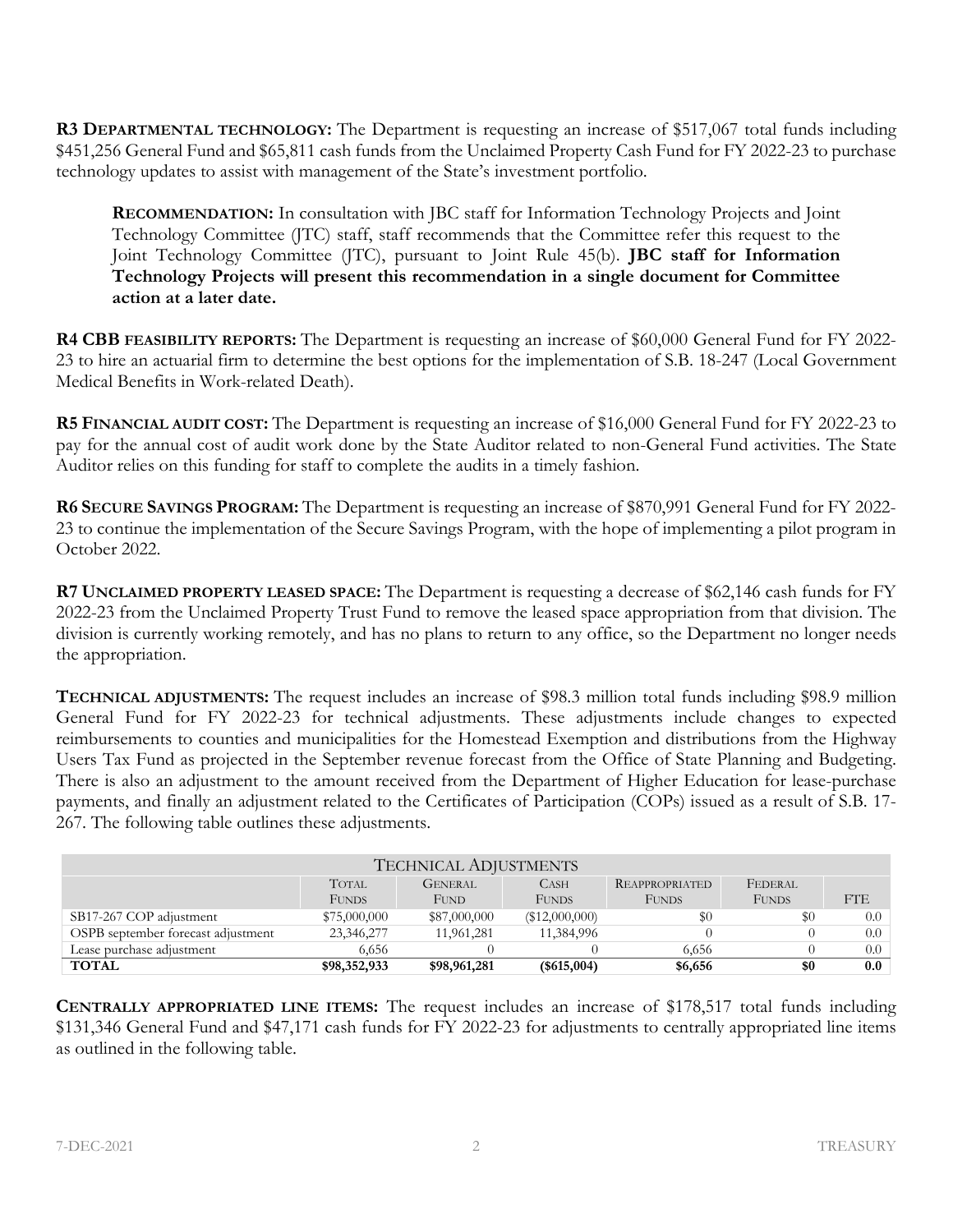| <b>CENTRALLY APPROPRIATED LINE ITEMS</b> |              |                |                  |                       |              |                  |
|------------------------------------------|--------------|----------------|------------------|-----------------------|--------------|------------------|
|                                          | <b>TOTAL</b> | <b>GENERAL</b> | <b>CASH</b>      | <b>REAPPROPRIATED</b> | FEDERAL      |                  |
|                                          | <b>FUNDS</b> | <b>FUND</b>    | <b>FUNDS</b>     | <b>FUNDS</b>          | <b>FUNDS</b> | FTE              |
| CORE adjustment                          | \$59,340     | \$26,703       | \$32,637         | \$0                   | \$0          | 0.0              |
| Health, life, and dental                 | 34,260       | 39,705         | (5, 445)         | $\theta$              | 0            | 0.0              |
| Payments to OIT                          | 28,158       | 35,976         | (7,818)          | $\theta$              | $\Omega$     | 0.0 <sub>1</sub> |
| Salary survey                            | 16,149       | 12,590         | 3,559            | $\theta$              | $\Omega$     | 0.0 <sub>1</sub> |
| Workers' compensation                    | 12,802       | 12,802         | $\left( \right)$ | $\theta$              | $\Omega$     | $0.0\,$          |
| AED                                      | 12,464       | 11,045         | 1,419            | $\theta$              | $\Omega$     | $0.0\,$          |
| <b>SAED</b>                              | 12,464       | 11,045         | 1,419            | $\theta$              | $\Omega$     | 0.0              |
| Legal services                           | 3,473        | 6,275          | (2,802)          | $\theta$              | $\Omega$     | 0.0              |
| PERA Direct Distribution                 | 1,248        | 2,433          | (1, 185)         | $\theta$              | $\Omega$     | $0.0\,$          |
| Short-term disability                    | 396          | 350            | 46               | $\theta$              | $\Omega$     | $0.0\,$          |
| Capitol Complex leased space             | (2, 237)     | (27, 578)      | 25,341           | $\theta$              | $\Omega$     | $0.0\,$          |
| <b>TOTAL</b>                             | \$178,517    | \$131,346      | \$47,171         | \$0                   | \$0          | 0.0              |

**ANNUALIZE PRIOR YEAR FUNDING:** The request includes an increase of \$61,644 total funds including \$42,360 General Fund and \$19,284 cash funds for annualizations to prior year funding decisions. The changes are outlined in the following table.

| <b>ANNUALIZE PRIOR YEAR FUNDING</b> |              |                |              |                       |              |                  |
|-------------------------------------|--------------|----------------|--------------|-----------------------|--------------|------------------|
|                                     | <b>TOTAL</b> | <b>GENERAL</b> | <b>CASH</b>  | <b>REAPPROPRIATED</b> | FEDERAL      |                  |
|                                     | <b>FUNDS</b> | <b>FUND</b>    | <b>FUNDS</b> | <b>FUNDS</b>          | <b>FUNDS</b> | FTE              |
| Annualize prior year salary survey  | \$74,044     | \$45,560       | \$28,484     | \$0                   | \$0          | 0.0              |
| Annualize FY 21-22 department       |              |                |              |                       |              |                  |
| personnel costs                     | (6,400)      | (3,200)        | (3,200)      |                       |              | 0.0 <sub>1</sub> |
| Annualize FY 21-22 UP tech upgrades | (6,000)      |                | (6,000)      |                       |              | 0.0              |
| <b>TOTAL</b>                        | \$61,644     | \$42,360       | \$19,284     | \$0                   | \$0          | 0.0              |

**NON-PRIORITIZED DECISION ITEMS:** The request includes an increase of \$6,784 total funds including \$4,377 General Fund and \$2,407 cash funds for FY 2022-23 for requests made by other departments but which impact this Department. The changes are outlined in the following table.

| NON-PRIORITIZED DECISION ITEMS |              |                |              |                       |              |         |  |
|--------------------------------|--------------|----------------|--------------|-----------------------|--------------|---------|--|
|                                | <b>TOTAL</b> | <b>GENERAL</b> | <b>CASH</b>  | <b>REAPPROPRIATED</b> | FEDERAL      |         |  |
|                                | <b>FUNDS</b> | FUND           | <b>FUNDS</b> | <b>FUNDS</b>          | <b>FUNDS</b> | FTE.    |  |
| DPA Paid family leave          | \$6,174      | \$3,981        | \$2,193      | $\$0$                 | \$0          | 0.0     |  |
| OIT Budget package             | 427          | 213            | 214          |                       |              | 0.0     |  |
| DPA CSEAP resources            | 183          | 183            |              |                       |              | 0.0     |  |
| <b>TOTAL</b>                   | \$6,784      | \$4,377        | \$2,407      | \$0                   | \$0          | $0.0\,$ |  |

**ANNUALIZE PRIOR YEAR LEGISLATION:** The request includes a decrease of \$191,607 total funds including a decrease of \$196,365 General Fund and an increase of \$4,758 cash funds for FY 2022-23 to annualize legislative actions taken in prior legislative sessions. The changes are outlined in the following table.

| <b>ANNUALIZE PRIOR YEAR LEGISLATION</b>  |                |                |              |                       |              |                  |
|------------------------------------------|----------------|----------------|--------------|-----------------------|--------------|------------------|
|                                          | <b>TOTAL</b>   | <b>GENERAL</b> | <b>CASH</b>  | <b>REAPPROPRIATED</b> | FEDERAL      |                  |
|                                          | FUNDS          | FUND           | <b>FUNDS</b> | <b>FUNDS</b>          | <b>FUNDS</b> | FTE              |
| SB18-200 PERA unfunded liability         | \$13,393       | \$8,635        | \$4,758      | \$0                   | \$0          | $0.0-1$          |
| HB21-1134 CO housing & finance authority | (205,000)      | (205,000)      |              |                       |              | 0.0 <sub>1</sub> |
| <b>TOTAL</b>                             | $($ \$191,607) | (\$196,365)    | \$4,758      | \$0                   | \$0          | $0.0\,$          |